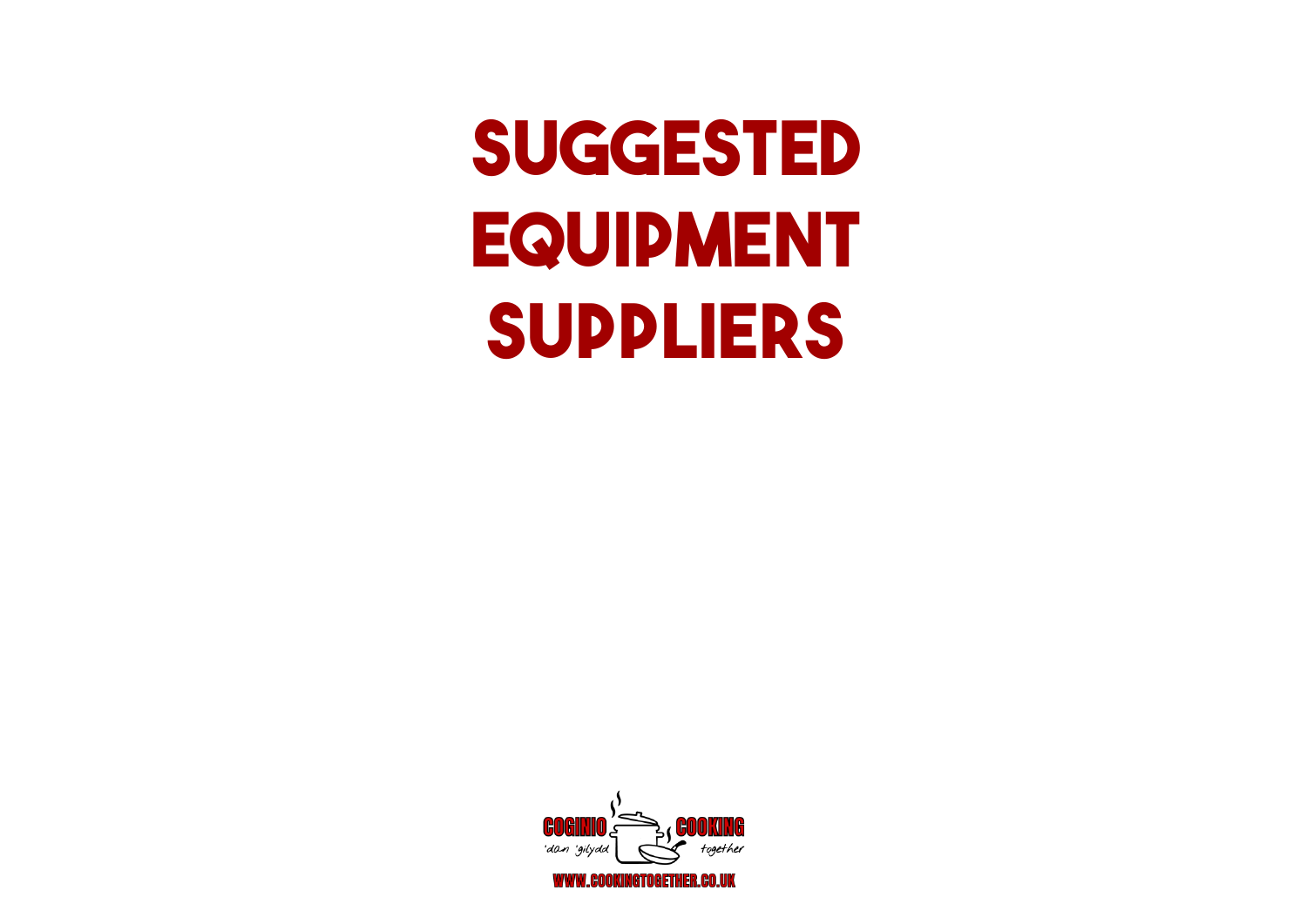| <b>EQUIPMENT</b>                                               | <b>COST</b> | <b>RETAILER</b>               | <b>SUGGESTED ACTIVITIES/RECIPES</b>                                                                                                                                                              |
|----------------------------------------------------------------|-------------|-------------------------------|--------------------------------------------------------------------------------------------------------------------------------------------------------------------------------------------------|
| Knives<br>(Khun Rikon Doggy Knife with Teeth)                  | £9.00       | Amazon/Cookability.biz        | Cutting soft or cooked food in half eg. cherry<br>tomatoes, melon, pineapple, cooked potato/carrot                                                                                               |
| 8cm Serrated Edge Paring Knives                                | £3.50       | Russums (Giesser brand)       | A suitable knife for children and adults to learn how to<br>prepare/cut foods properly                                                                                                           |
| Small Chopping Boards – for preparing cooked/low risk<br>foods | $£1+$       | Poundland/Poundstretcher/ikea | Suitable surface for cutting or preparing food                                                                                                                                                   |
| Coloured chopping boards for preparing meat/raw veg etc        | $£2+$       | <b>IKEA</b>                   | Coloured chopping boards required to prepare high<br>risk foods - eg. Meat, raw veg                                                                                                              |
| Clear Plastic Mixing Bowls (Sml, Med, Lrg)                     | $£1+$       | Poundland/Asda etc.           | Clear plastic bowls allow children to see what is<br>happening when mixing or combining ingredients<br>Uses- mixing salads, making crumbles/bread,<br>collecting vegetable peelings (small bowl) |
| <b>Metal Mixing Bowls</b>                                      | $£3+$       | The Range/Homebargains        | Uses- mixing salads, making crumbles/bread,<br>collecting vegetable peelings (small bowl)                                                                                                        |
| Portable Halogen Ovens                                         | $£55+$      | Amazon/EBAY                   | A small portable oven suitable for cooking a range of<br>different foods. The hinge lid makes this oven very<br>safe to use                                                                      |